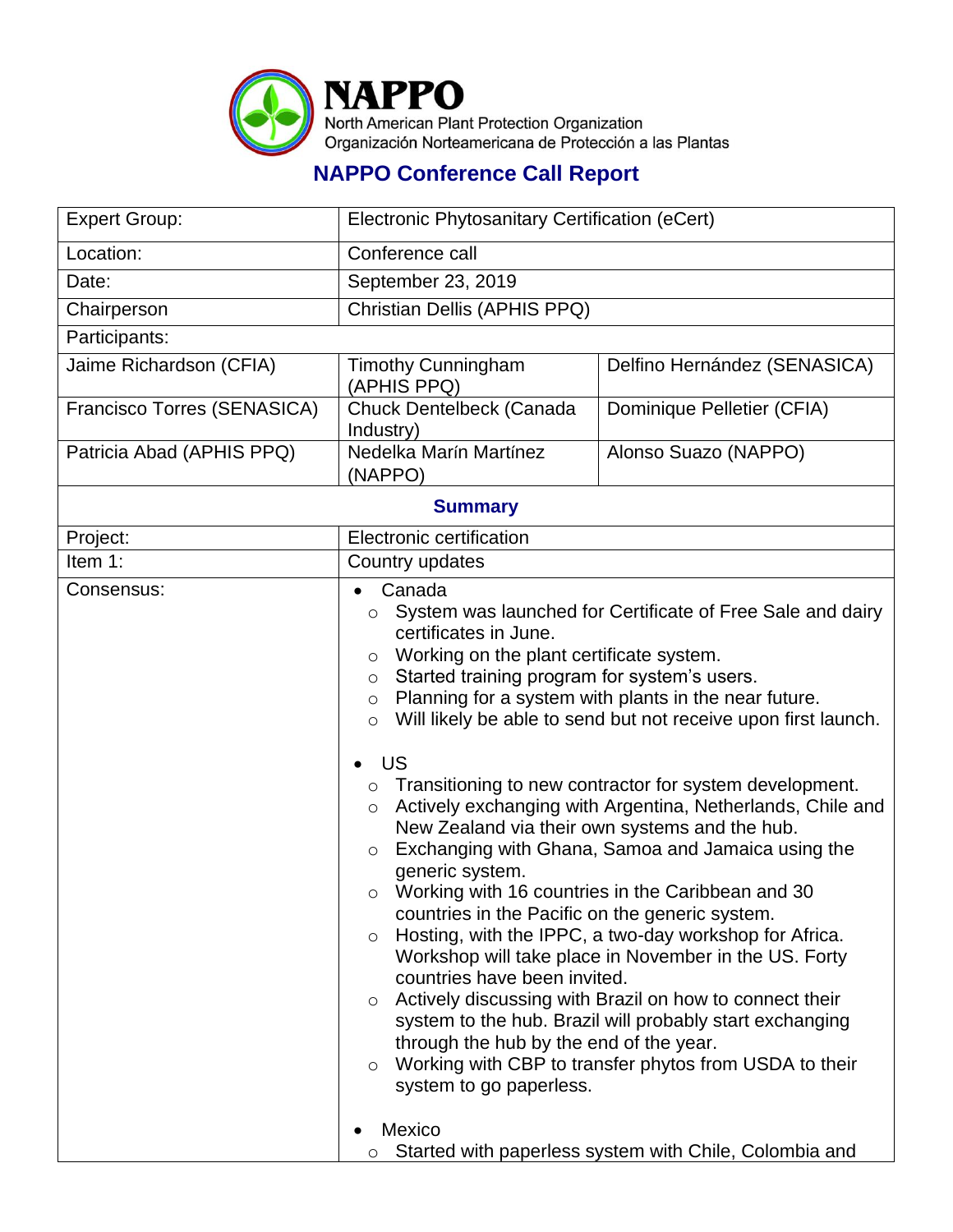| Item 2:<br>Consensus:     | Peru through the Pacific Alliance group.<br>$\circ$<br>with the hub.<br>$\circ$<br>the US (January most likely).<br>$\circ$<br>Industry updates.                                                                                                                                                                                                                                                                                                                                                                                                                                                                                                                                                                                                                                                                                                                                                                                                                                                                                                                                                                                                     | Working with the IT staff to start automatic connections<br>Will start automatic exchange using the single window with<br>Mexico will likely use the generic system until their national<br>system is ready to be connected to the hub.<br>The Chairperson provided a few examples of case studies and |  |
|---------------------------|------------------------------------------------------------------------------------------------------------------------------------------------------------------------------------------------------------------------------------------------------------------------------------------------------------------------------------------------------------------------------------------------------------------------------------------------------------------------------------------------------------------------------------------------------------------------------------------------------------------------------------------------------------------------------------------------------------------------------------------------------------------------------------------------------------------------------------------------------------------------------------------------------------------------------------------------------------------------------------------------------------------------------------------------------------------------------------------------------------------------------------------------------|--------------------------------------------------------------------------------------------------------------------------------------------------------------------------------------------------------------------------------------------------------------------------------------------------------|--|
|                           | process.                                                                                                                                                                                                                                                                                                                                                                                                                                                                                                                                                                                                                                                                                                                                                                                                                                                                                                                                                                                                                                                                                                                                             | how the ephyto system had benefited the industry economically<br>and logistically by overcoming roadblocks in the shipment                                                                                                                                                                             |  |
| Item 3:                   |                                                                                                                                                                                                                                                                                                                                                                                                                                                                                                                                                                                                                                                                                                                                                                                                                                                                                                                                                                                                                                                                                                                                                      | IPPC updates.                                                                                                                                                                                                                                                                                          |  |
| Consensus:                | A workshop took place with the PPPO in Fiji where 20<br>countries participated and all plan to use the generic system.<br>Three of those Pacific Island countries already have access<br>to the generic system and five have sent their information to<br>the IPPC to join the generic system.<br>The UNICC made several updates to the generic system<br>and the hub in September.<br>IPPC reviewing user guides for the different roles in the<br>generic system.<br>Australia and New Zealand are planning to do exchanges<br>through the hub with animal certificates.<br>The IPPC ePhyto Solution has funding for 2 more years.<br>The IPPC and the UNICC are working closely with the EU to<br>get their systems connected to the hub. Twenty-seven<br>countries will be able to receive certificates in November, but<br>it is not clear when they will be able to send certificates.<br>EU requires digital signatures for their ephyto.<br>IPPC is looking at a system that will allow the industry to<br>connect to the hub.<br>UNICC is investigating how to accommodate countries that<br>will use their systems and the generic system. |                                                                                                                                                                                                                                                                                                        |  |
| Other subjects            | $\bullet$<br>annual meeting in Montreal, Canada.<br>activities for each country.                                                                                                                                                                                                                                                                                                                                                                                                                                                                                                                                                                                                                                                                                                                                                                                                                                                                                                                                                                                                                                                                     | Working with Jamaica on the demo to present at the NAPPO<br>EG report for the NAPPO annual meeting: The chairperson<br>indicated that he will prepare the presentation but asked<br>members of each country to provide a slide summarizing the                                                         |  |
| <b>Next Steps</b>         |                                                                                                                                                                                                                                                                                                                                                                                                                                                                                                                                                                                                                                                                                                                                                                                                                                                                                                                                                                                                                                                                                                                                                      |                                                                                                                                                                                                                                                                                                        |  |
| <b>Responsible Person</b> | <b>Action</b>                                                                                                                                                                                                                                                                                                                                                                                                                                                                                                                                                                                                                                                                                                                                                                                                                                                                                                                                                                                                                                                                                                                                        | <b>Date</b>                                                                                                                                                                                                                                                                                            |  |
| Each country              | Provide a slide to the Chairperson summarizing the<br>October 1st<br>ephyto activities in their respective country.                                                                                                                                                                                                                                                                                                                                                                                                                                                                                                                                                                                                                                                                                                                                                                                                                                                                                                                                                                                                                                  |                                                                                                                                                                                                                                                                                                        |  |
| <b>Next Meeting</b>       |                                                                                                                                                                                                                                                                                                                                                                                                                                                                                                                                                                                                                                                                                                                                                                                                                                                                                                                                                                                                                                                                                                                                                      |                                                                                                                                                                                                                                                                                                        |  |